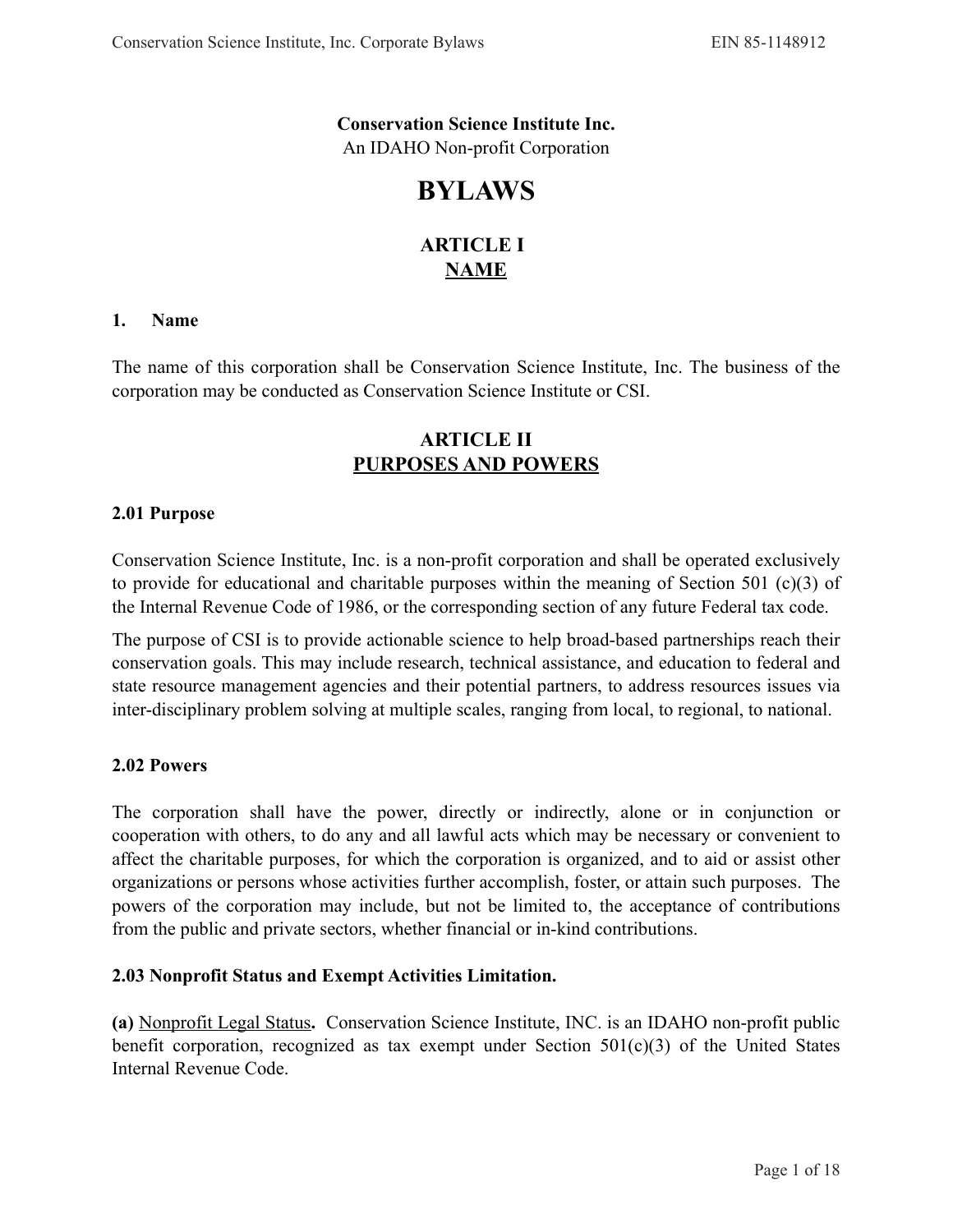**(b)** Exempt Activities Limitation**.** Notwithstanding any other provision of these Bylaws, no director, officer, employee, member, or representative of this corporation shall take any action or carry on any activity by or on behalf of the corporation not permitted to be taken or carried on by an organization exempt under Section 501(c)(3) of the Internal Revenue Code as it now exists or may be amended, or by any organization contributions to which are deductible under Section  $170(c)(2)$  of such Code and Regulations as it now exists or may be amended. No part of the net earnings of the corporation shall inure to the benefit or be distributable to any director, officer, member, or other private person, except that the corporation shall be authorized and empowered to pay reasonable compensation for services rendered and to make payments and distributions in furtherance of the purposes set forth in the Articles of Incorporation and these Bylaws.

**(c)** Distribution Upon Dissolution**.** Upon termination or dissolution of the Conservation Science Institute, Inc.., any assets lawfully available for distribution shall be distributed to one (1) or more qualifying organizations described in Section 501(c)(3) of the 1986 Internal Revenue Code (or described in any corresponding provision of any successor statute) which organization or organizations have a charitable purpose which, at least generally, includes a purpose similar to the terminating or dissolving corporation.

The organization to receive the assets of the Conservation Science Institute, Inc. hereunder shall be selected in the discretion of a majority of the managing body of the corporation, and if its members cannot so agree, then the recipient organization shall be selected pursuant to a verified petition in equity filed in a court of proper jurisdiction against the Conservation Science Institute, Inc., by one (1) or more of its managing body which verified petition shall contain such statements as reasonably indicate the applicability of this section. The court upon a finding that this section is applicable shall select the qualifying organization or organizations to receive the assets to be distributed, giving preference if practicable to organizations located within the State of IDAHO.

In the event that the court shall find that this section is applicable but that there is no qualifying organization known to it which has a charitable purpose, which, at least generally, includes a purpose similar to the Conservation Science Institute, Inc., then the court shall direct the distribution of its assets lawfully available for distribution to the Treasurer of the State of IDAHO to be added to the general fund.

## **ARTICLE III MEMBERSHIP**

## **3.01 No Membership Classes**

The corporation shall have no members who have any right to vote or title or interest in or to the corporation, its properties and franchises.

## **3.02 Non-Voting Affiliates**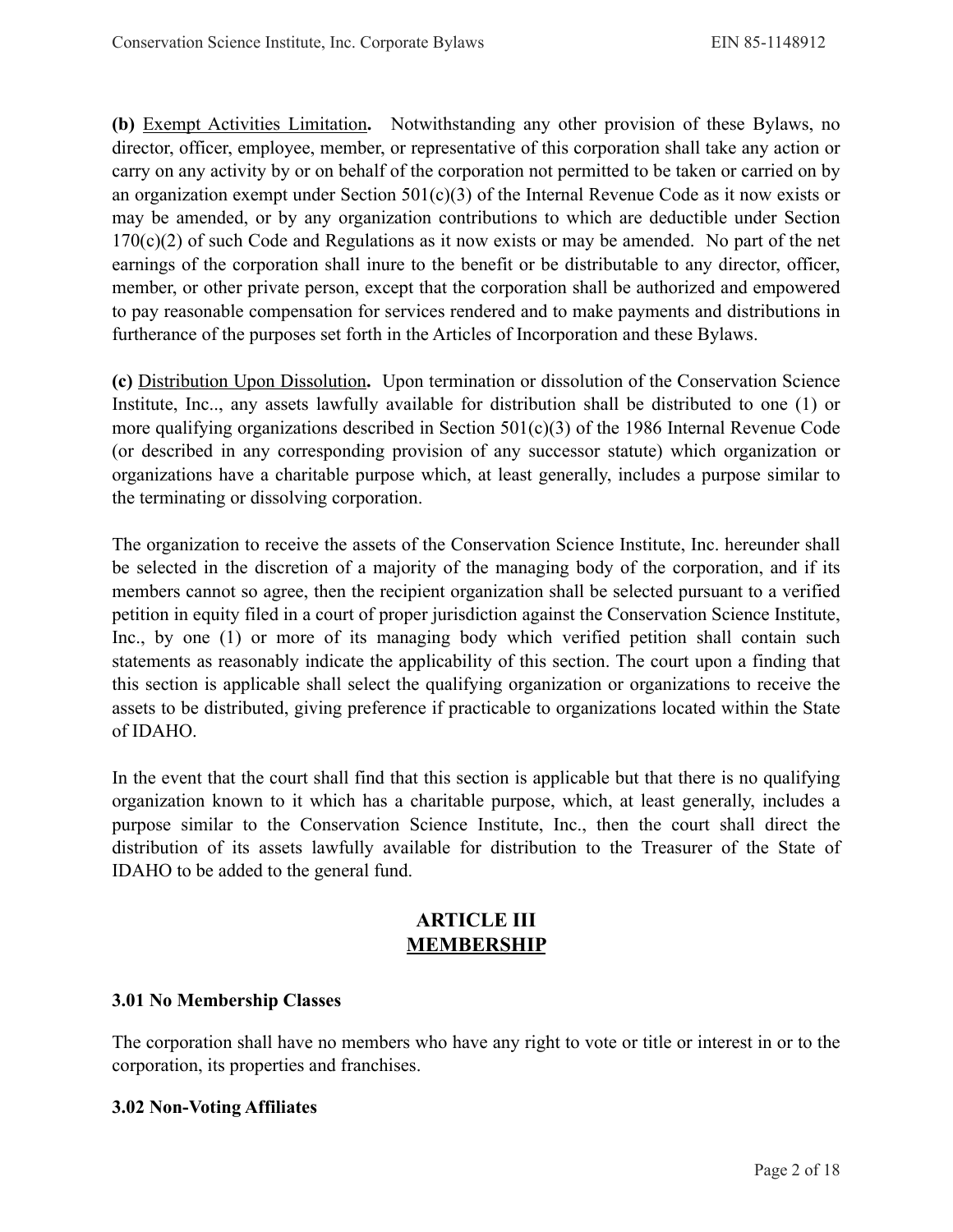The board of directors may approve classes of non-voting affiliates with rights, privileges, and obligations established by the board. Affiliates may be individuals, businesses, and other organizations that seek to support the mission of the corporation. The board, a designated committee of the board, or any duly elected officer in accordance with board policy, shall have authority to admit any individual or organization as an affiliate, to recognize representatives of affiliates, and to make determinations as to affiliates' rights, privileges, and obligations. At no time shall affiliate information be shared with or sold to other organizations or groups without the affiliate's consent. At the discretion of the board of directors, affiliates may be given endorsement, recognition and media coverage at fundraising activities, clinics, other events or at the corporation website. Affiliates have no voting rights, and are not members of the corporation.

## **3.03 Dues**

Any dues for affiliates shall be determined by the board of directors.

## **ARTICLE IV BOARD OF DIRECTORS**

## **4.01 Number of Directors**

Conservation Science Institute, Inc. shall have a board of directors consisting of at least 3 and no more than 12 directors. Within these limits, the board may increase or decrease the number of directors serving on the board, including for the purpose of staggering the terms of directors.

## **4.02 Powers**

All corporate powers shall be exercised by or under the authority of the board and the affairs of the Conservation Science Institute, Inc. Shall be managed under the direction of the board, except as otherwise provided by law.

## **4.03 Terms**

**(a)** All directors shall be elected to serve a two-year term; however the term may be extended until a successor has been elected.

**(b)** Directors may serve terms in succession.

**(c)** The term of office for new board members shall begin on January 1 and end on December 31 of the second year in office, unless the term is extended until such time as a successor has been elected.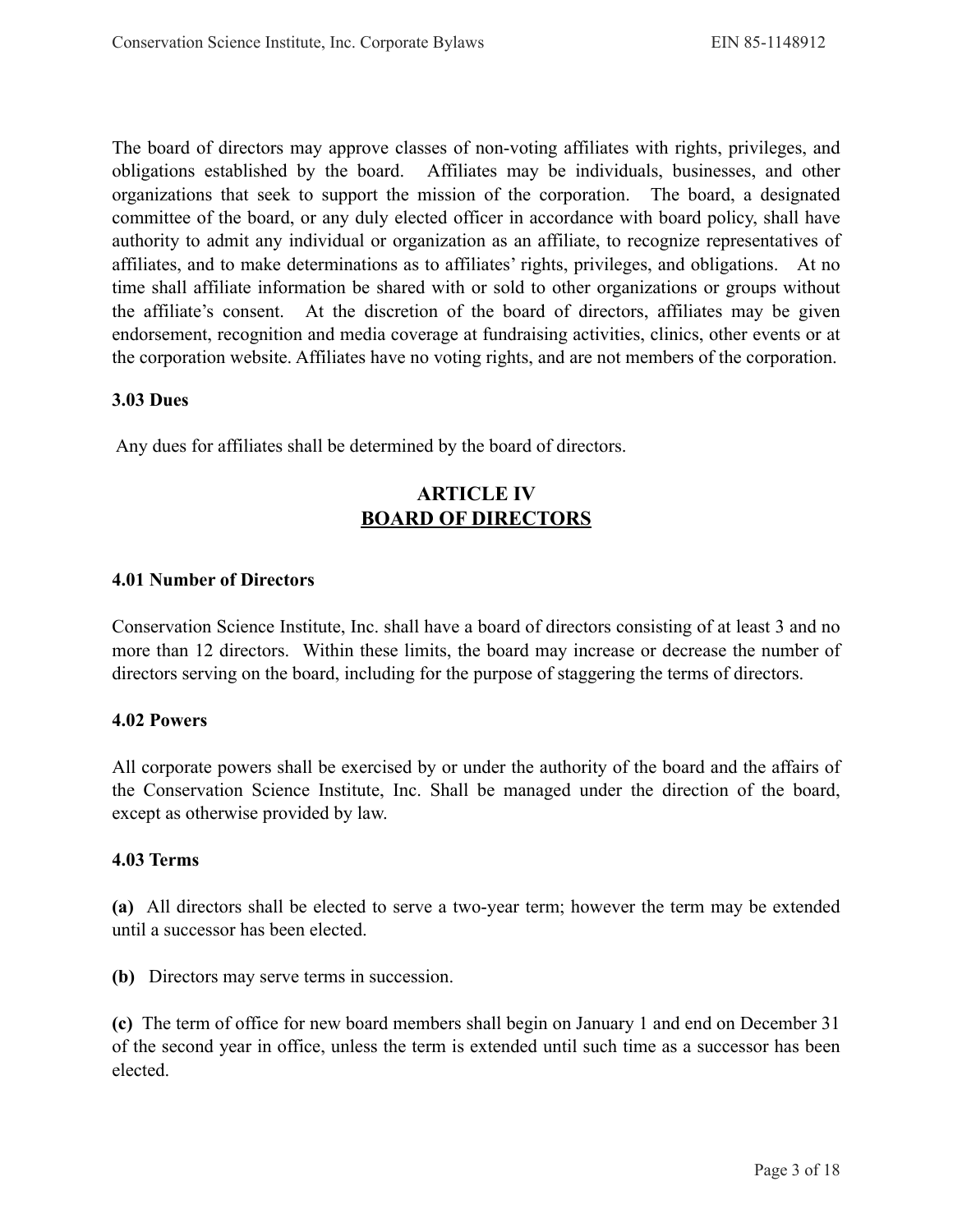## **4.04 Qualifications and Election of Directors**

In order to be eligible to serve as a director on the board of directors, the individual must be 18 years of age. Directors may be elected at any board meeting by the majority vote of the existing board of directors. The election of directors to replace those who have fulfilled their term of office shall take place in January of each year.

## **4.05 Vacancies**

The board of directors may fill vacancies due to the expiration of a director's term of office, resignation, death, or removal of a director or may appoint new directors to fill a previously unfilled board position, subject to the maximum number of directors under these Bylaws.

**(a)** Unexpected Vacancies.Vacancies in the board of directors due to resignation, death, or removal shall be filled by the board for the balance of the term of the director being replaced.

## **4.06 Removal of Directors**

A director may be removed by two-thirds (⅔) vote of the board of directors then in office, if:

**(a)** the director is absent and unexcused from two or more meetings of the board of directors in a twelve month period. The board president is empowered to excuse directors from attendance for a reason deemed adequate by the board president. The president shall not have the power to excuse him/herself from the board meeting attendance and in that case, the board vice president shall excuse the president. Or:

**(b)** for cause or no cause, if before any meeting of the board at which a vote on removal will be made the director in question is given electronic or written notification of the board's intention to discuss her/his case and is given the opportunity to be heard at a meeting of the board.

## **4.07 Board of Directors Meetings.**

**(a)** Regular Meetings. The board of directors shall have a minimum of two meetings each calendar year at times and places fixed by the board. Board meetings shall be held upon four (4) days notice by first-class mail, electronic mail, or facsimile transmission or forty-eight (48) hours notice delivered personally or by telephone. If sent by mail, facsimile transmission, or electronic mail, the notice shall be deemed to be delivered upon its deposit in the mail or transmission system. Notice of meetings shall specify the place, day, and hour of meeting. The purpose of the meeting need not be specified.

**(b)** Special Meetings. Special meetings of the board may be called by the president, vice president, secretary, treasurer, or any two (2) other directors of the board of directors. A special meeting must be preceded by at least 2 days notice to each director of the date, time, and place,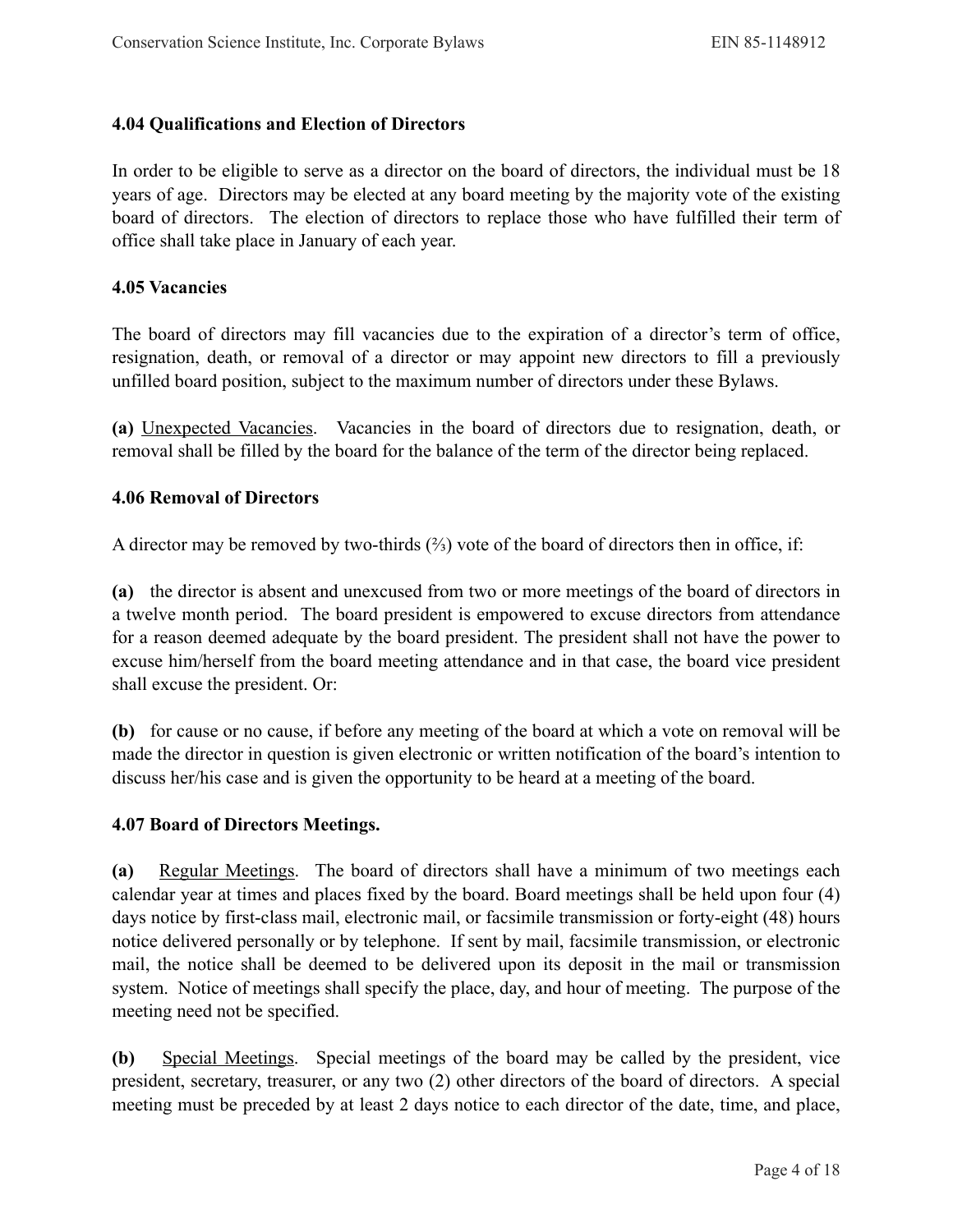but not the purpose, of the meeting.

**(c)** Waiver of Notice. Any director may waive notice of any meeting, in accordance with IDAHO law.

## **4.08 Manner of Acting**.

**(a)** Quorum. A majority of the directors in office immediately before a meeting shall constitute a quorum for the transaction of business at that meeting of the board. No business shall be considered by the board at any meeting at which a quorum is not present.

**(b)** Majority Vote.Except as otherwise required by law or by the articles of incorporation, the act of the majority of the directors present at a meeting at which a quorum is present shall be the act of the board.

**(C)** Hung Board Decisions. On the occasion that directors of the board are unable to make a decision based on a tied number of votes, the president or treasurer in the order of presence shall have the power to swing the vote based on his/her discretion.

**(d)** Participation.Except as required otherwise by law, the Articles of Incorporation, or these Bylaws, directors may participate in a regular or special meeting through the use of any means of communication by which all directors participating may simultaneously hear each other during the meeting, including in person, internet video meeting or by telephonic conference call.

## **4.09 Compensation for Board Service**

Directors shall receive no compensation for carrying out their duties as directors. The board may adopt policies providing for reasonable reimbursement of directors for expenses incurred in conjunction with carrying out board responsibilities, such as travel expenses to attend board meetings.

## **4.10 Compensation for Professional Services by Directors**

Directors are not restricted from being remunerated for professional services provided to the corporation. Such remuneration shall be reasonable and fair to the corporation and must be reviewed and approved in accordance with the board Conflict of Interest policy and state law.

## **ARTICLE V COMMITTEES**

## **5.01 Committees**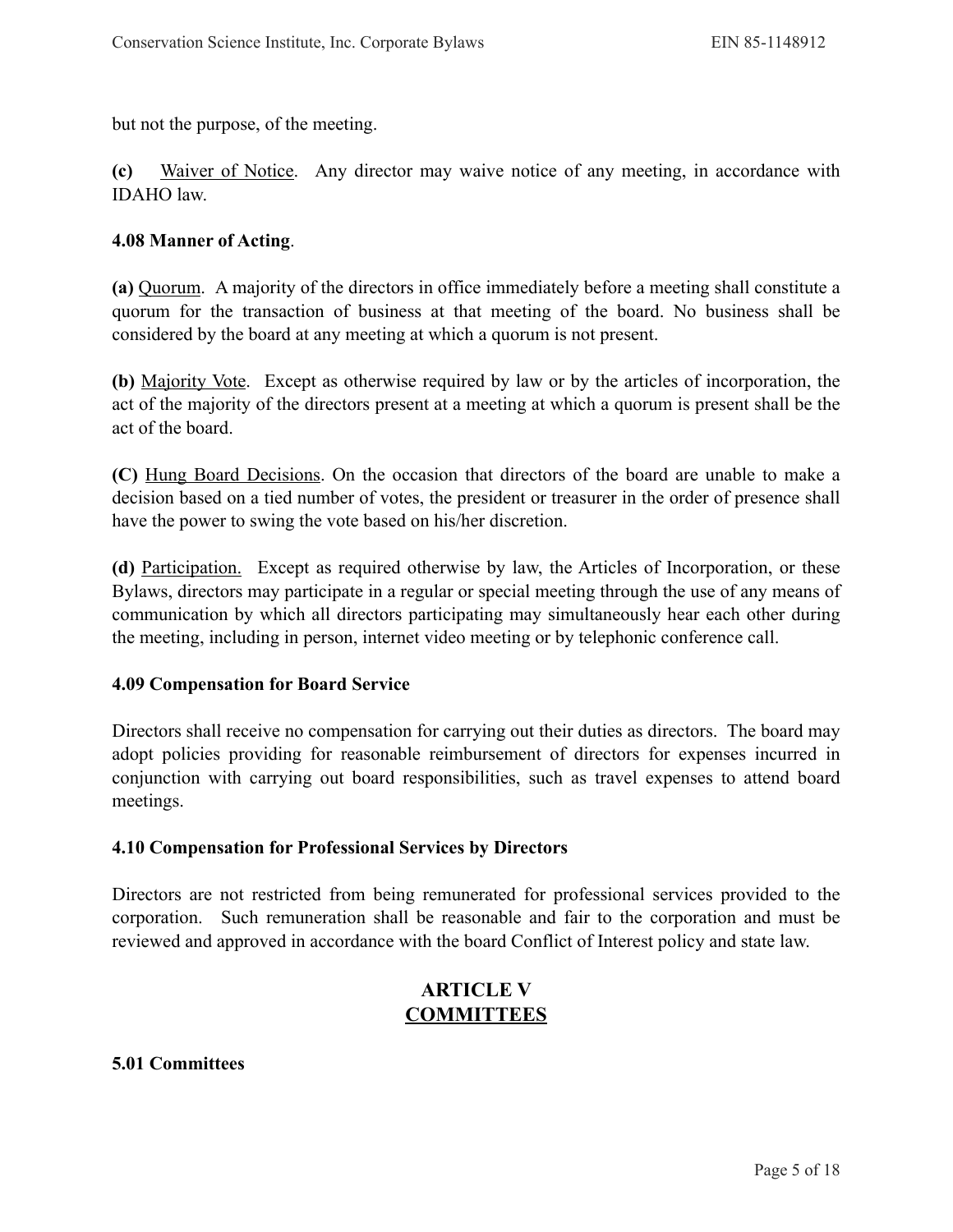The board of directors may, by the resolution adopted by a majority of the directors then in office, designate one or more committees, each consisting of two or more directors, to serve at the pleasure of the board. Any committee, to the extent provided in the resolution of the board, shall have all the authority of the board, except that no committee, regardless of board resolution, may:

**(a)** take any final action on matters which also requires board members' approval or approval of a majority of all members;

**(b)** fill vacancies on the board of directors of in any committee which has the authority of the board;

**(c)** amend or repeal Bylaws or adopt new Bylaws;

**(d)** amend or repeal any resolution of the board of directors which by its express terms is not so amendable or repealable;

**(e)** appoint any other committees of the board of directors or the members of these committees;

**(f)** expend corporate funds to support a nominee for director; or

**(g)** approve any transaction;

(i) to which the corporation is a party and one or more directors have a material financial interest; or

(ii) between the corporation and one or more of its directors or between the corporation or any person in which one or more of its directors have a material financial interest.

## **2. Meetings and Action of Committees**

Meetings and action of the committees shall be governed by and held and taken in accordance with, the provisions of Article IV of these Bylaws concerning meetings of the directors, with such changes in the context of those Bylaws as are necessary to substitute the committee and its members for the board of directors and its members, except that the time for regular meetings of committees may be determined either by resolution of the board of directors or by resolution of the committee. Special meetings of the committee may also be called by resolution of the board of directors. Notice of special meetings of committees shall also be given to any and all alternate members, who shall have the right to attend all meetings of the committee. Minutes shall be kept of each meeting of any committee and shall be filed with the corporate records. The board of directors may adopt rules for the governing of the committee not inconsistent with the provision of these Bylaws.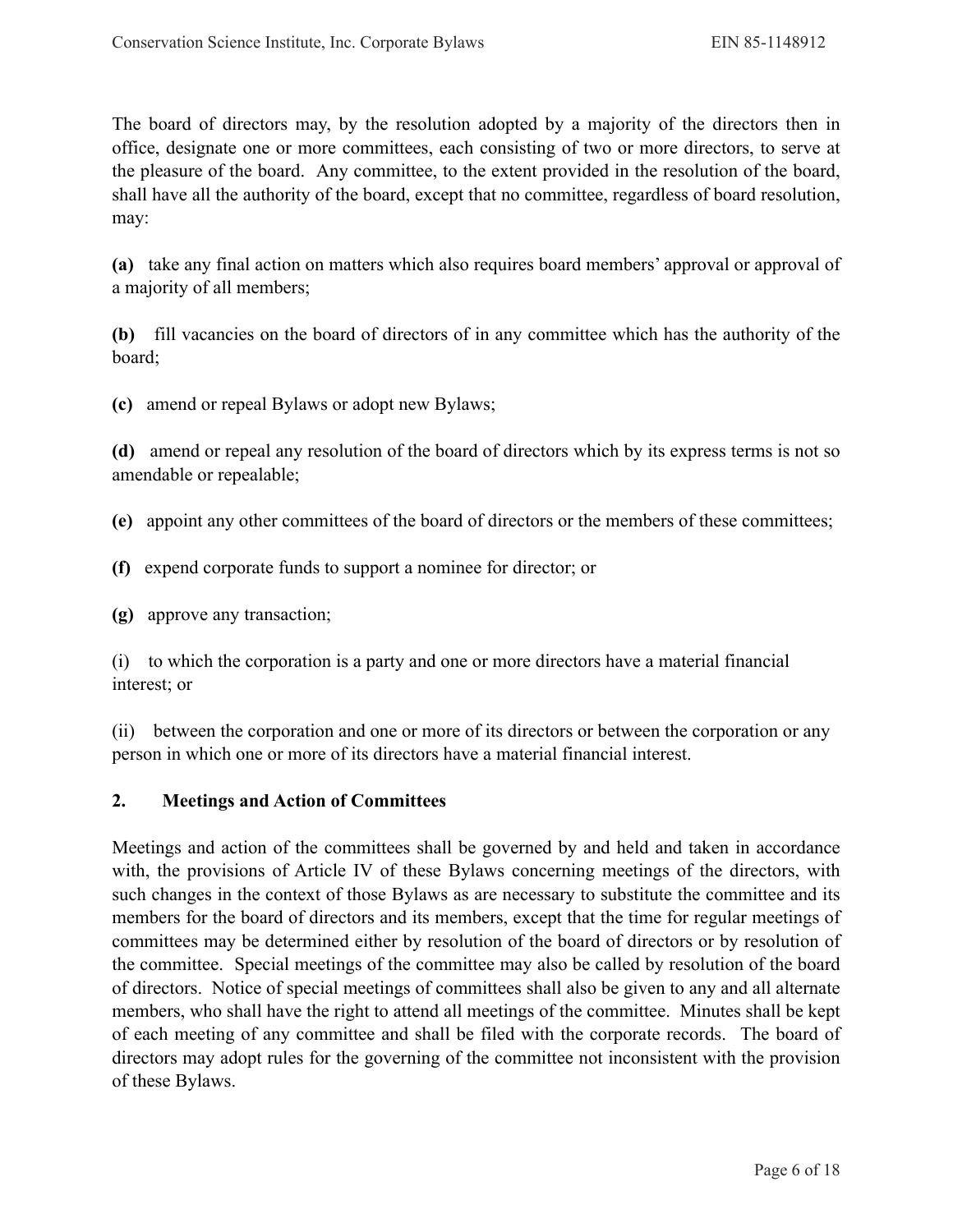#### **3. Informal Action By The Board of Directors**

Any action required or permitted to be taken by the board of directors at a meeting may be taken without a meeting if consent in writing, setting forth the action so taken, shall be agreed by the consensus of a quorum. For purposes of this section an e-mail transmission from an e-mail address on record constitutes a valid writing. The intent of this provision is to allow the board of directors to use email to approve actions, as long as a quorum of board members gives consent.

## **ARTICLE VI OFFICERS**

#### **6.01 Board Officers**

The officers of the corporation shall be a board president, vice-president, secretary, and treasurer, all of whom shall be chosen by, and serve at the pleasure of, the board of directors. Each board officer shall have the authority and shall perform the duties set forth in these Bylaws or by resolution of the board or by direction of an officer authorized by the board to prescribe the duties and authority of other officers. The board may also appoint additional vice-presidents and such other officers as it deems expedient for the proper conduct of the business of the corporation**,** each of whom shall have such authority and shall perform such duties as the board of directors may determine. One person may hold two or more board offices, but no board officer may act in more than one capacity where action of two or more officers is required.

## **6.02 Term of Office**

Each officer shall serve a two-year term of office and may not serve more than three (3) consecutive terms of office. Unless unanimously elected by the board at the end of his/her three (3) year terms or to fill a vacancy in an officer position, each board officer's term of office shall begin upon the adjournment of the board meeting at which elected and shall end upon the adjournment of the board meeting during which a successor is elected.

#### **6.03 Removal and Resignation**

The board of directors may remove an officer at any time, with or without cause. Any officer may resign at any time by giving written notice to the corporation without prejudice to the rights, if any, of the corporation under any contract to which the officer is a party. Any resignation shall take effect at the date of the receipt of the notice or at any later time specified in the notice, unless otherwise specified in the notice. The acceptance of the resignation shall not be necessary to make it effective.

## **6.04 Board President**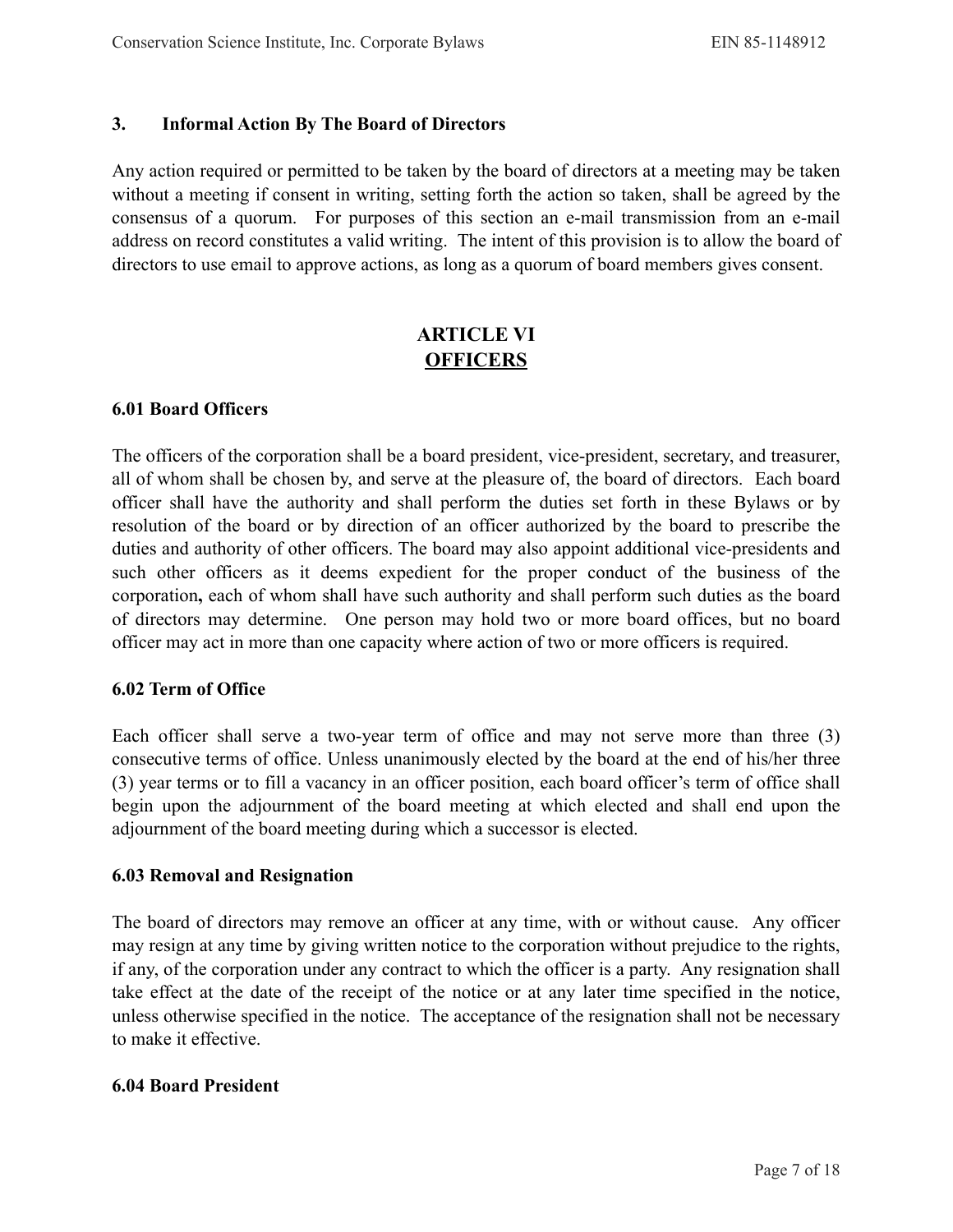The board president shall be the chief volunteer officer of the corporation. The board president shall lead the board of directors in performing its duties and responsibilities, including, if present, presiding at all meetings of the board of directors, and shall perform all other duties incident to the office or properly required by the board of directors.

#### **6.05 Vice President**

In the absence or disability of the board president, the ranking vice-president or vice-president designated by the board of directors shall perform the duties of the board president. When so acting, the vice-president shall have all the powers of and be subject to all the restrictions upon the board president. The vice-president shall have such other powers and perform such other duties prescribed for them by the board of directors or the board president. The vice-president shall normally accede to the office of board president upon the completion of the board president's term of office**.**

#### **6.06 Secretary**

The secretary shall keep or cause to be kept a book of minutes of all meetings and actions of directors and committees of directors. The minutes of each meeting shall state the time and place that it was held and such other information as shall be necessary to determine the actions taken and whether the meeting was held in accordance with the law and these Bylaws. The secretary shall cause notice to be given of all meetings of directors and committees as required by the Bylaws. The secretary shall have such other powers and perform such other duties as may be prescribed by the board of directors or the board president**.** The secretary may appoint, with approval of the board, a director to assist in performance of all or part of the duties of the secretary.

#### **6.07 Treasurer**

The treasurer shall be the lead director for oversight of the financial condition and affairs of the corporation. The treasurer shall oversee and keep the board informed of the financial condition of the corporation and of audit or financial review results. In conjunction with other directors or officers, the treasurer shall oversee budget preparation and shall ensure that appropriate financial reports, including an account of major transactions and the financial condition of the corporation, are made available to the board of directors on a timely basis or as may be required by the board of directors. The treasurer shall perform all duties properly required by the board of directors or the board president. The treasurer may appoint, with approval of the board a qualified fiscal agent or member of the staff to assist in performance of all or part of the duties of the treasurer.

#### **6.08 Non-Director Officers**

The board of directors may designate additional officer positions of the corporation and may appoint and assign duties to other non-director officers of the corporation.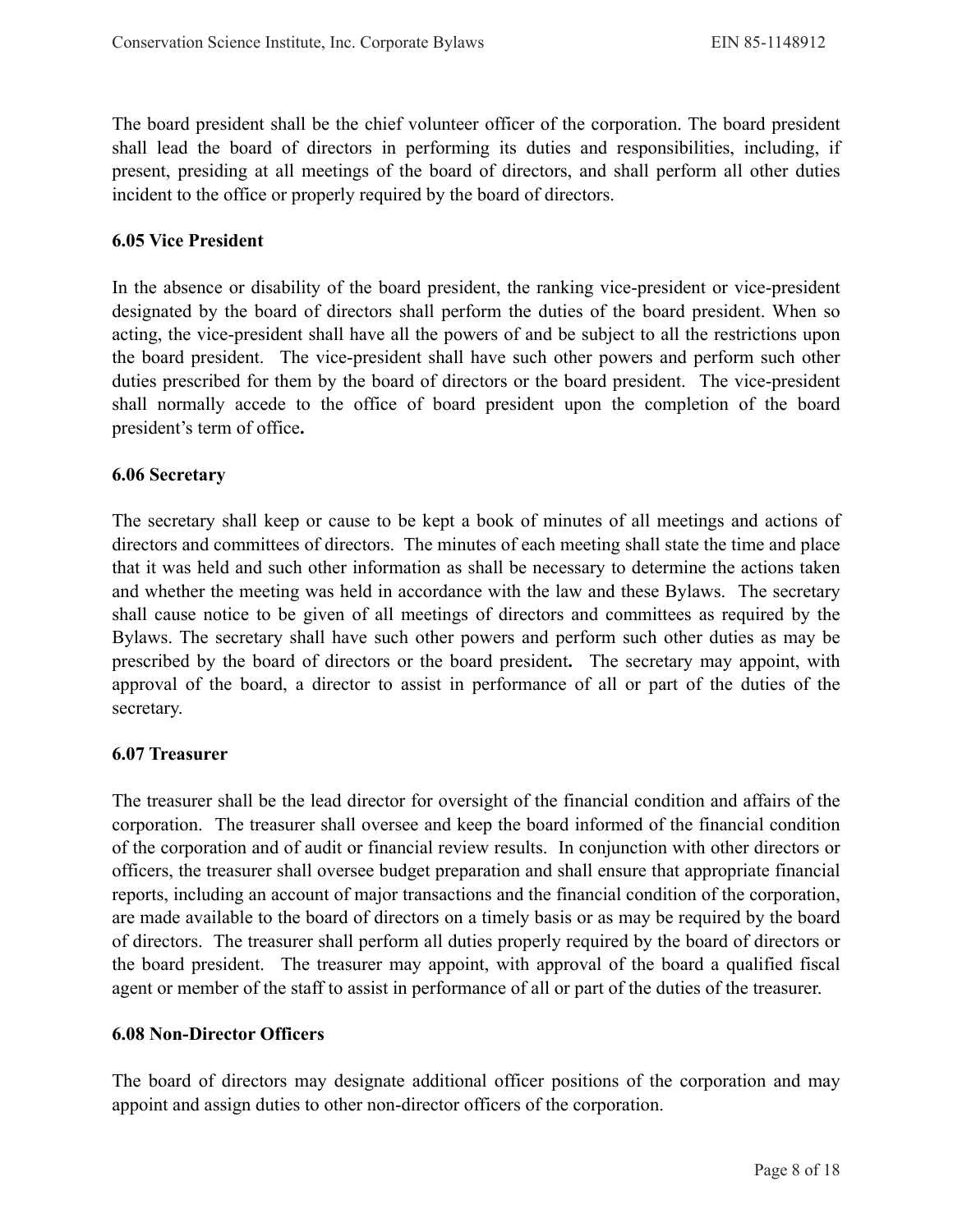## **ARTICLE VII CONTRACTS, CHECKS, LOANS, INDEMNIFICATION AND RELATED MATTERS**

## **7.01 Contracts and other Writings**

Except as otherwise provided by resolution of the board or board policy, all contracts, deeds, leases, mortgages, grants, and other agreements of the corporation shall be executed on its behalf by the treasurer or other persons to whom the corporation has delegated authority to execute such documents in accordance with policies approved by the board.

## **7.02 Checks, Drafts**

All checks, drafts, or other orders for payment of money, notes, or other evidence of indebtedness issued in the name of the corporation, shall be signed by such officer or officers, agent or agents, of the corporation and in such manner as shall from time to time be determined by resolution of the board.

## **7.03 Deposits**

All funds of the corporation not otherwise employed shall be deposited from time to time to the credit of the corporation in such banks, trust companies, or other depository as the board or a designated committee of the board may select.

## **7.04 Loans**

No loans shall be contracted on behalf of the corporation and no evidence of indebtedness shall be issued in its name unless authorized by resolution of the board. Such authority may be general or confined to specific instances.

## **7.05 Indemnification**

**(a)** Mandatory Indemnification.The corporation shall indemnify a director or former director, who was wholly successful, on the merits or otherwise, in the defense of any proceeding to which he or she was a party because he or she is or was a director of the corporation against reasonable expenses incurred by him or her in connection with the proceedings.

**(b)** Permissible Indemnification.The corporation shall indemnify a director or former director made a party to a proceeding because he or she is or was a director of the corporation, against liability incurred in the proceeding, if the determination to indemnify him or her has been made in the manner prescribed by the law and payment has been authorized in the manner prescribed by law.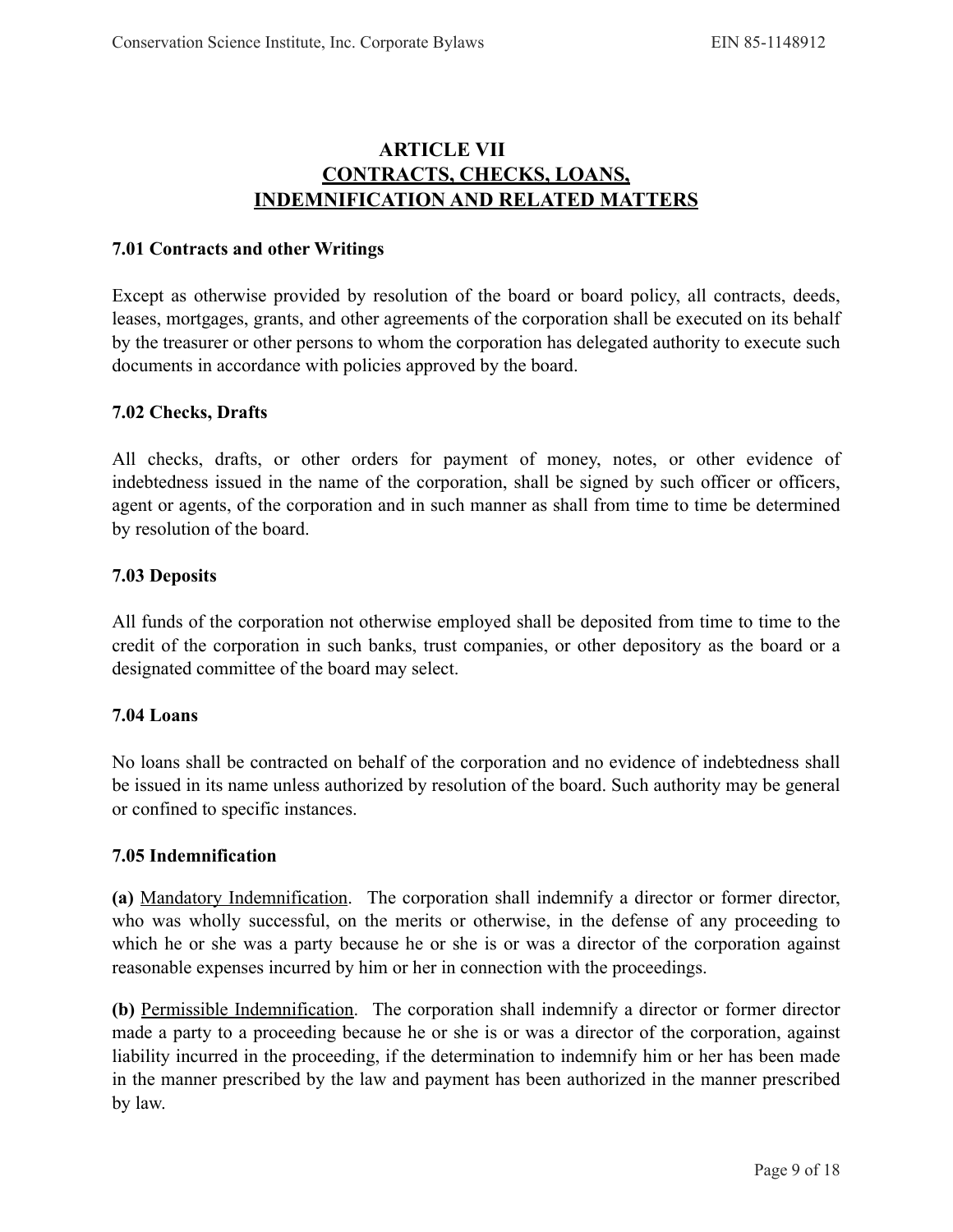**(c)** Advance for Expenses.Expenses incurred in defending a civil or criminal action, suit or proceeding may be paid by the corporation in advance of the final disposition of such action, suit or proceeding, as authorized by the board of directors in the specific case, upon receipt of (I) a written affirmation from the director, officer, employee or agent of his or her good faith belief that he or she is entitled to indemnification as authorized in this article, and (II) an undertaking by or on behalf of the director, officer, employee or agent to repay such amount, unless it shall ultimately be determined that he or she is entitled to be indemnified by the corporation in these Bylaws.

**(d)** Indemnification of Officers, Agents and Employees.An officer of the corporation who is not a director is entitled to mandatory indemnification under this article to the same extent as a director. The corporation may also indemnify and advance expenses to an employee or agent of the corporation who is not a director, consistent with IDAHO Law and public policy, provided that such indemnification, and the scope of such indemnification, is set forth by the general or specific action of the board or by contract.

## **ARTICLE VIII MISCELLANEOUS**

## **8.01 Books and Records**

The corporation shall keep correct and complete books and records of account and shall keep minutes of the proceedings of all meetings of its board of directors, a record of all actions taken by board of directors without a meeting, and a record of all actions taken by committees of the board. In addition, the corporation shall keep a copy of the corporation's Articles of Incorporation and Bylaws as amended to date.

## **8.02 Fiscal Year**

The fiscal year of the corporation shall be from January 1 to December 31 of each year.

## **8.03 Conflict of Interest**

The board shall adopt and periodically review a conflict of interest policy to protect the corporation's interest when it is contemplating any transaction or arrangement which may benefit any director, officer, employee, affiliate, or member of a committee with board-delegated powers.

## **8.04 Nondiscrimination Policy**

The officers, directors, committee members, employees, and persons served by this corporation shall be selected entirely on a nondiscriminatory basis with respect to age, sex, race, religion,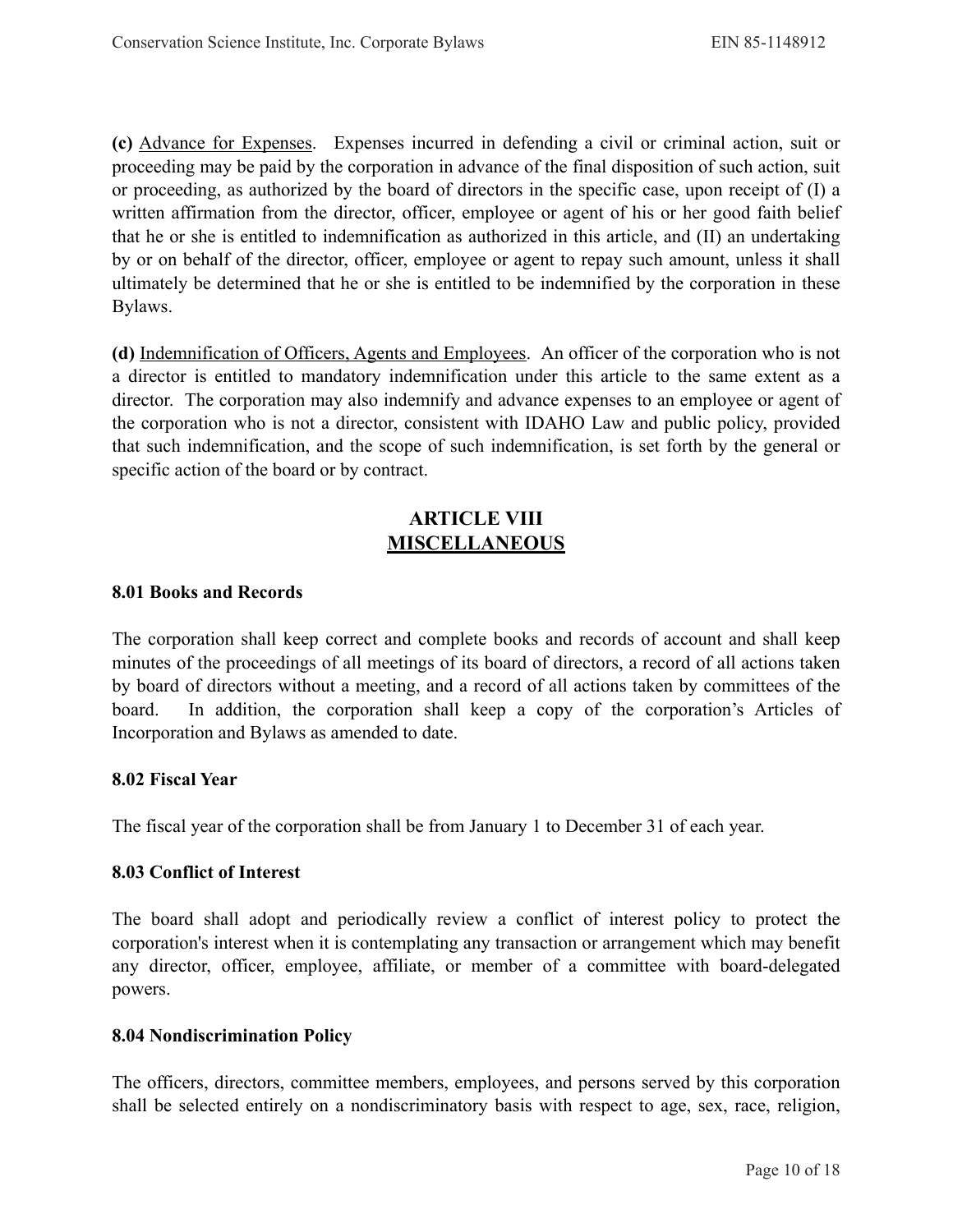national origin, and sexual orientation. It is the policy of Conservation Science Institute, Inc. not to discriminate on the basis of race, creed, ancestry, marital status, gender, sexual orientation, age, physical disability, veteran's status, political service or affiliation, color, religion, or national origin.

#### **8.05 Bylaw Amendment**

These Bylaws may be amended, altered, repealed, or restated by a vote of the majority of the board of directors then in office at a meeting of the Board, provided, however,

**(a)** that no amendment shall be made to these Bylaws which would cause the corporation to cease to qualify as an exempt corporation under Section 501 (c)(3) of the Internal Revenue Code of 1986, or the corresponding section of any future Federal tax code; and,

**(b)** that an amendment does not affect the voting rights of directors. An amendment that does affect the voting rights of directors further requires ratification by a two-thirds (⅔) vote of a quorum of directors at a Board meeting.

**(c)** that all amendments be consistent with the Articles of Incorporation.

## **ARTICLE IX COUNTERTERRORISM AND DUE DILIGENCE POLICY**

In furtherance of its exemption by contributions to other organizations, domestic or foreign, Conservation Science Institute, Inc. shall stipulate how the funds will be used and shall require the recipient to provide the corporation with detailed records and financial proof of how the funds were utilized.

Although adherence and compliance with the US Department of the Treasury's publication the "Voluntary Best Practice for US. Based Charities" is not mandatory, Conservation Science Institute, Inc. willfully and voluntarily recognizes and puts to practice these guidelines and suggestions to reduce, develop, re-evaluate and strengthen a risk-based approach to guard against the threat of diversion of charitable funds or exploitation of charitable activity by terrorist organizations and their support networks.

Conservation Science Institute, Inc. shall also comply and put into practice the federal guidelines, suggestion, laws and limitation set forth by pre-existing U.S. legal requirements related to combating terrorist financing, which include, but are not limited to, various sanctions programs administered by the Office of Foreign Assets Control (OFAC) in regard to its foreign activities.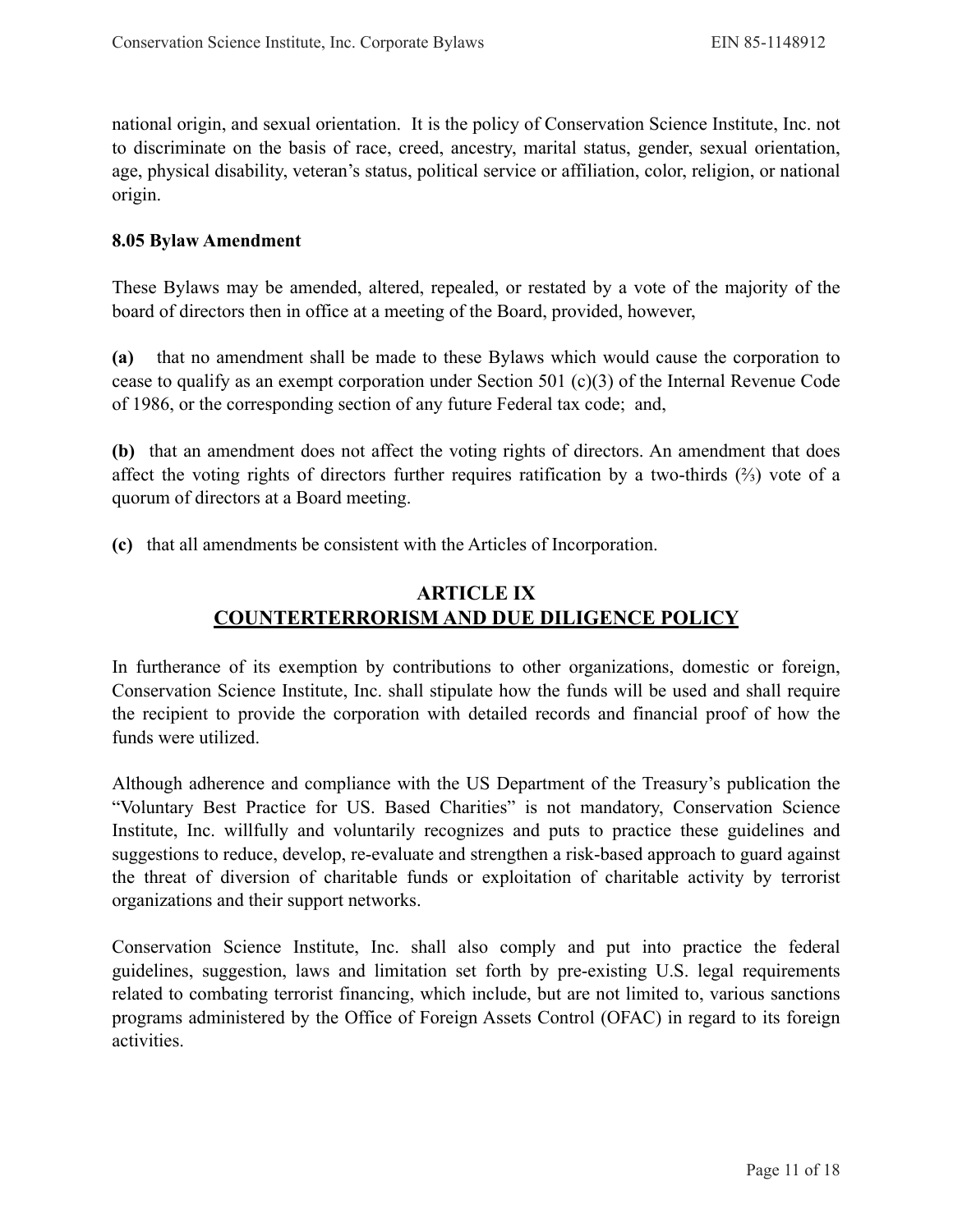## **ARTICLE X DOCUMENT RETENTION POLICY**

## **10.01 Purpose**

The purpose of this document retention policy is establishing standards for document integrity, retention, and destruction and to promote the proper treatment of Conservation Science Institute, Inc. records.

## **10.02 Policy**

Section 1. General Guidelines. Records should not be kept if they are no longer needed for the operation of the business or required by law. Unnecessary records should be eliminated from the files. The cost of maintaining records is an expense which can grow unreasonably if good housekeeping is not performed. A mass of records also makes it more difficult to find pertinent records.

From time to time, Conservation Science Institute, Inc. may establish retention or destruction policies or schedules for specific categories of records in order to ensure legal compliance, and also to accomplish other objectives, such as preserving intellectual property and cost management. Several categories of documents that warrant special consideration are identified below. While minimum retention periods are established, the retention of the documents identified below and of documents not included in the identified categories should be determined primarily by the application of the general guidelines affecting document retention, as well as the exception for litigation relevant documents and any other pertinent factors.

Section 2. Exception for Litigation Relevant Documents. Conservation Science Institute, Inc. expects all officers, directors, and employees to comply fully with any published records retention or destruction policies and schedules, provided that all officers, directors, and employees should note the following general exception to any stated destruction schedule: If you believe, or the Conservation Science Institute, Inc. informs you, that corporate records are relevant to litigation, or potential litigation (i.e. a dispute that could result in litigation), then you must preserve those records until it is determined that the records are no longer needed. That exception supersedes any previously or subsequently established destruction schedule for those records.

## **Section 3. Minimum Retention Periods for Specific Categories**

**(a)** Corporate Documents. Corporate records include the corporation's Articles of Incorporation, By-Laws and IRS Form 1023 and Application for Exemption. Corporate records should be retained permanently. IRS regulations require that the Form 1023 be available for public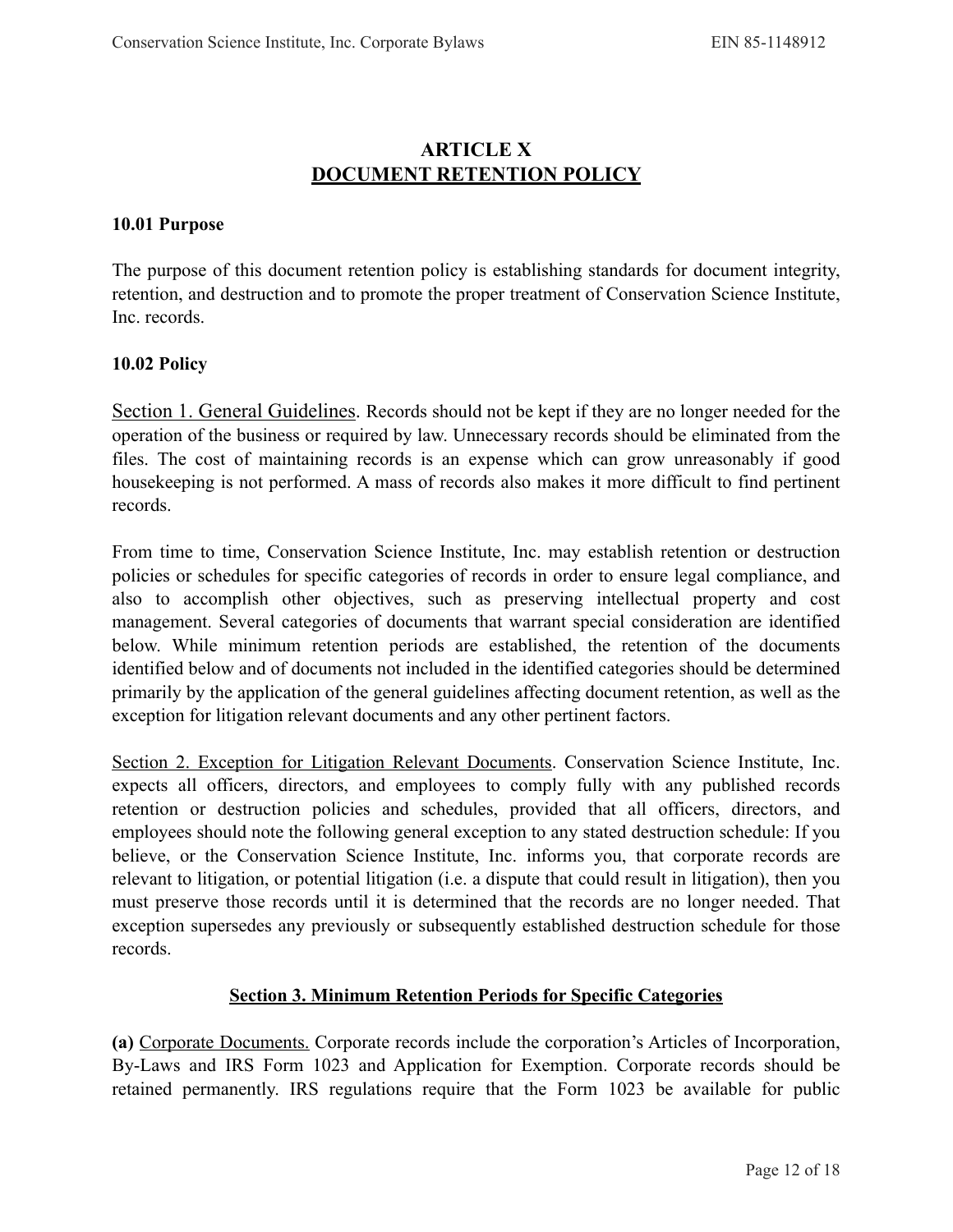inspection upon request.

**(b)** Tax Records. Tax records include, but may not be limited to, documents concerning payroll, expenses, proof of contributions made by donors, accounting procedures, and other documents concerning the corporation's revenues. Tax records should be retained for at least seven years from the date of filing the applicable return.

**(c)** Employment Records/Personnel Records. State and federal statutes require the corporation to keep certain recruitment, employment and personnel information. The corporation should also keep personnel files that reflect performance reviews and any complaints brought against the corporation or individual employees under applicable state and federal statutes. The corporation should also keep in the employee's personnel file all final memoranda and correspondence reflecting performance reviews and actions taken by or against personnel. Employment applications should be retained for three years. Retirement and pension records should be kept permanently. Other employment and personnel records should be retained for seven years.

**(d)** Board and Board Committee Materials. Meeting minutes should be retained in perpetuity in the corporation's minute book. A clean copy of all other Board and Board Committee materials should be kept for no less than three years by the corporation.

**(e)** Press Releases/Public Filings. The corporation should retain permanent copies of all press releases and publicly filed documents under the theory that the corporation should have its own copy to test the accuracy of any document a member of the public can theoretically produce against the corporation.

**(f)** Legal Files. Legal counsel should be consulted to determine the retention period of particular documents, but legal documents should generally be maintained for a period of ten years.

**(g)** Marketing and Sales Documents. The corporation should keep final copies of marketing and sales documents for the same period of time it keeps other corporate files, generally three years. An exception to the three-year policy may be sales invoices, contracts, leases, licenses, and other legal documentation. These documents should be kept for at least three years beyond the life of the agreement.

**(h)** Development/Intellectual Property and Trade Secrets. Development documents are often subject to intellectual property protection in their final form (e.g., patents and copyrights). The documents detailing the development process are often also of value to the corporation and are protected as a trade secret where the corporation:

**(i)** derives independent economic value from the secrecy of the information; and

**(ii)** has taken affirmative steps to keep the information confidential.

The corporation should keep all documents designated as containing trade secret information for at least the life of the trade secret.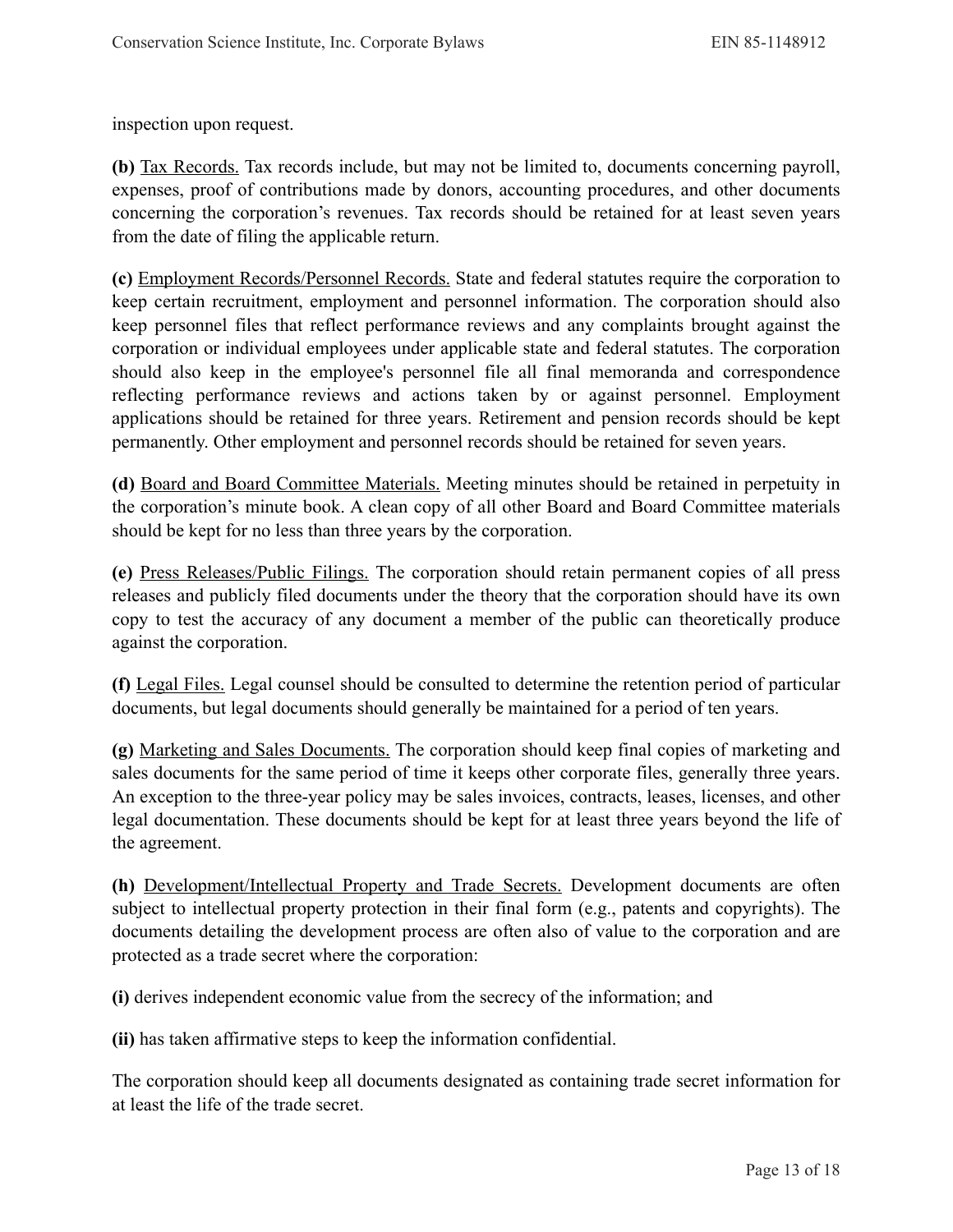**(i)** Contracts. Final, execution copies of all contracts entered into by the corporation should be retained. The corporation should retain copies of the final contracts for at least three years beyond the life of the agreement, and longer in the case of publicly filed contracts.

**(j)** Correspondence. Unless correspondence falls under another category listed elsewhere in this policy, correspondence should generally be saved for two years.

**(k)** Banking and Accounting. Accounts payable ledgers and schedules should be kept for seven years. Bank reconciliations, bank statements, deposit slips and checks (unless for important payments and purchases) should be kept for three years. Any inventories of products, materials, and supplies and any invoices should be kept for seven years.

**(l)** Insurance. Expired insurance policies, insurance records, accident reports, claims, etc. should be kept permanently.

**(m)** Audit Records. External audit reports should be kept permanently. Internal audit reports should be kept for three years.

## **Section 4. Electronic Mail. E-mail that needs to be saved should be either:**

**(i)** printed in hard copy and kept in the appropriate file; or

**(ii)** downloaded to a computer file and kept electronically or on disk as a separate file. The retention period depends upon the subject matter of the e-mail, as covered elsewhere in this policy.

## **ARTICLE XI Transparency and Accountability Disclosure of Financial Information With The General Public**

## **11.01 Purpose**

By making full and accurate information about its mission, activities, finances, and governance publicly available, Conservation Science Institute, Inc. practices and encourages transparency and accountability to the general public. This policy will:

- (a) indicate which documents and materials produced by the corporation are presumptively open to staff and/or the public
- (b) indicate which documents and materials produced by the corporation are presumptively closed to staff and/or the public
- (c) specify the procedures whereby the open/closed status of documents and materials can be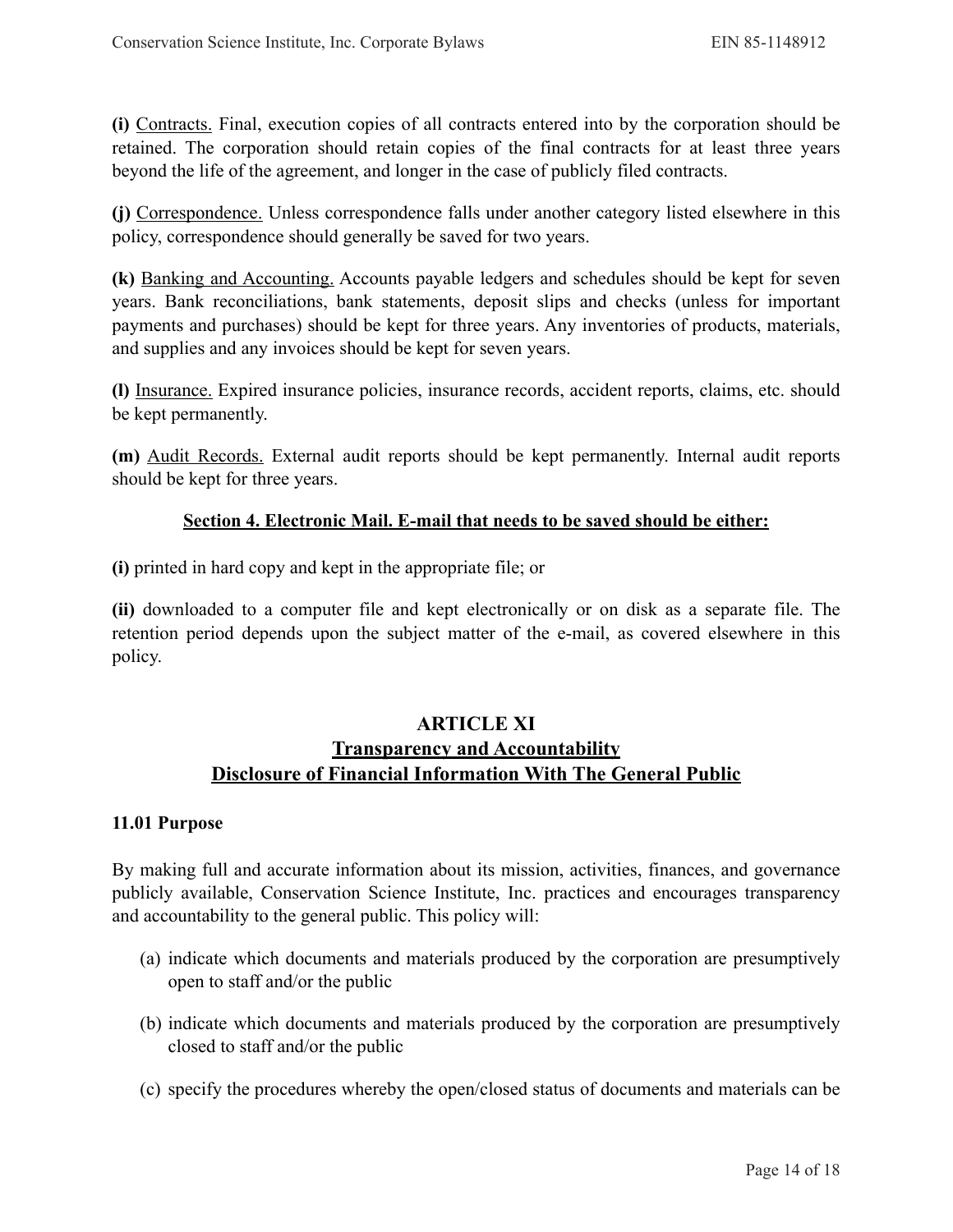altered.

The details of this policy are as follow:

## **2. Financial and IRS documents (The form 1023 and the form 990)**

Conservation Science Institute, Inc. shall provide its Internal Revenue forms 990, 990-T, 1023 and 5227, bylaws, conflict of interest policy, and financial statements to the general public for inspection free of charge.

## **3. Means and Conditions of Disclosure**

Conservation Science Institute, Inc. shall make "Widely Available" the aforementioned documents on its internet website: Conservation Science Institute, Inc. to be viewed and inspected by the general public.

- (a) The documents shall be posted in a format that allows an individual using the Internet to access, download, view and print them in a manner that exactly reproduces the image of the original document filed with the IRS (except information exempt from public disclosure requirements, such as contributor lists).
- (b) The website shall clearly inform readers that the document is available and provide instructions for downloading it.
- (c) Conservation Science Institute, Inc. shall not charge a fee for downloading the information. Documents shall not be posted in a format that would require special computer hardware or software (other than software readily available to the public free of charge).
- (d) Conservation Science Institute, Inc. shall inform anyone requesting the information where this information can be found, including the web address. This information must be provided immediately for in-person requests and within 7 days for mailed requests.

## **11.04 IRS Annual Information Returns (Form 990)**

Conservation Science Institute, Inc. shall submit the Form 990 to its board of directors prior to the filing of the Form 990. While neither the approval of the Form 990 or a review of the 990 is required under Federal law, the corporation's Form 990 shall be submitted to each member of the board of director's via (hard copy or email) at least 10 days before the Form 990 is filed with the IRS.

## **11.05 Board**

(a) All board deliberations shall be open to the public except where the board passes a motion to make any specific portion confidential.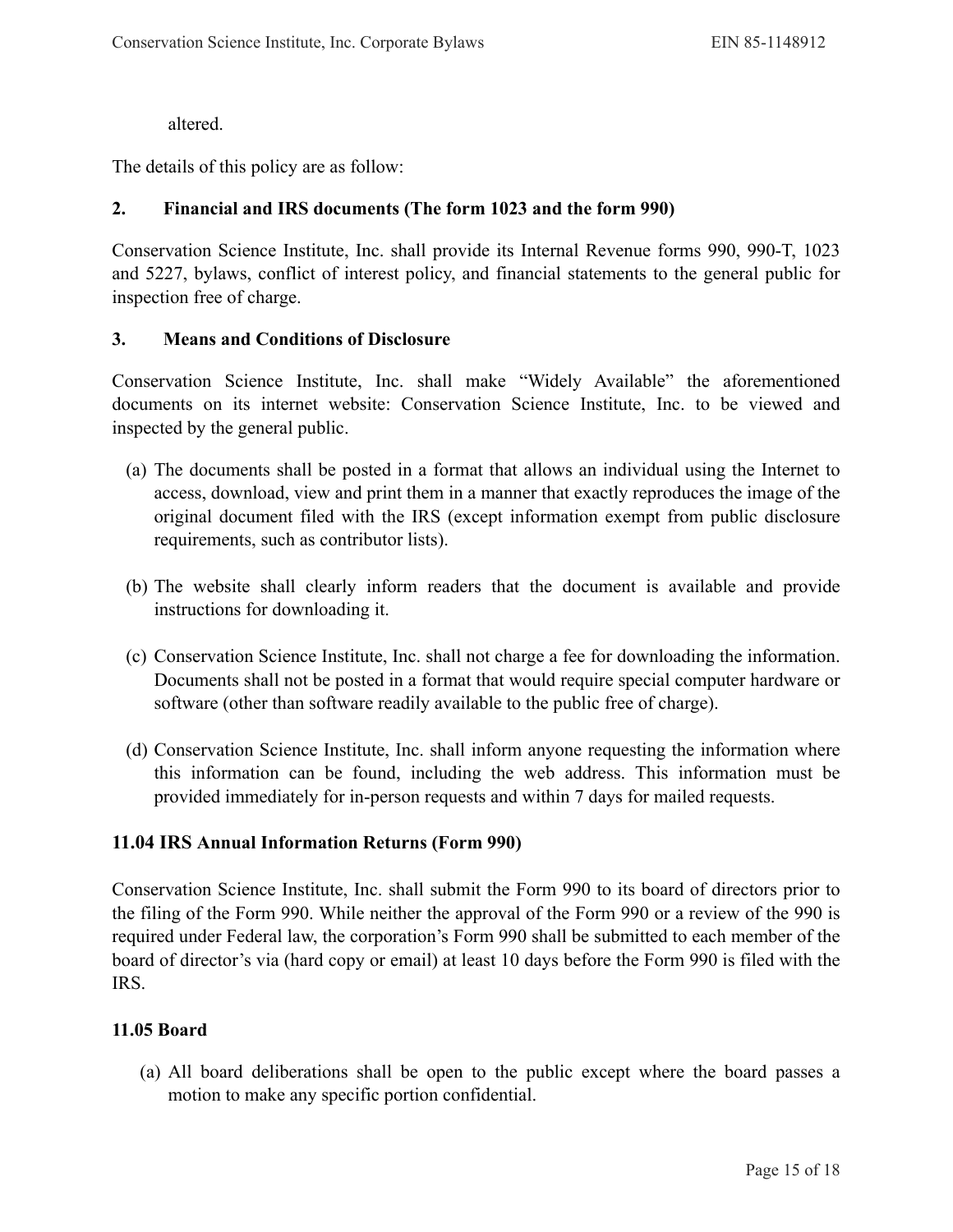- (b) All board minutes shall be open to the public once accepted by the board, except where the board passes a motion to make any specific portion confidential.
- (c) All papers and materials considered by the board shall be open to the public following the meeting at which they are considered, except where the board passes a motion to make any specific paper or material confidential.

## **11.06 Staff Records**

- (a) All staff records shall be available for consultation by the staff member concerned or by their legal representatives.
- (b) No staff records shall be made available to any person outside the corporation except the authorized governmental agencies.
- (c) Within the corporation, staff records shall be made available only to those persons with managerial or personnel responsibilities for that staff member, except that
- (d) Staff records shall be made available to the board when requested.

#### **11.07 Donor Records**

- (a) All donor records shall be available for consultation by the members and donors concerned or by their legal representatives.
- (b) No donor records shall be made available to any other person outside the corporation except the authorized governmental agencies.
- (c) Within the corporation, donor records shall be made available only to those persons with managerial or personnel responsibilities for dealing with those donors, except that ;
- (d) donor records shall be made available to the board when requested.

## **ARTICLE XII CODES OF ETHICS AND WHISTLEBLOWER POLICY**

#### **12.01 Purpose**

Conservation Science Institute, Inc. requires and encourages directors, officers and employees to observe and practice high standards of business and personal ethics in the conduct of their duties and responsibilities. The employees and representatives of the corporation must practice honesty and integrity in fulfilling their responsibilities and comply with all applicable laws and regulations. It is the intent of Conservation Science Institute, Inc. to adhere to all laws and regulations that apply to the corporation and the underlying purpose of this policy is to support the corporation's goal of legal compliance. The support of all corporate staff is necessary to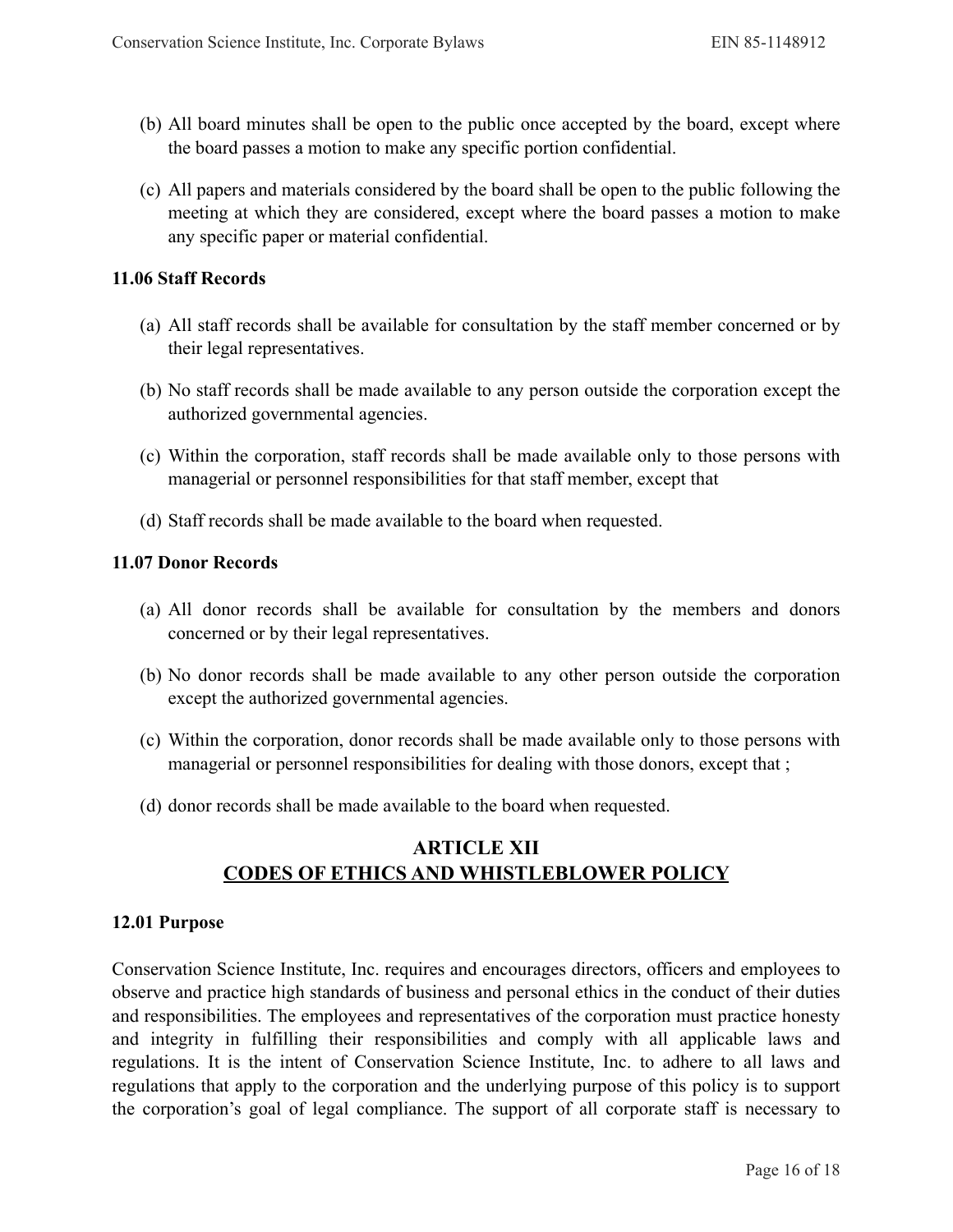achieving compliance with various laws and regulations.

## **12.02 Reporting Violations**

If any director, officer, staff or employee reasonably believes that some policy, practice, or activity of Conservation Science Institute, Inc. is in violation of law, a written complaint must be filed by that person with the vice president or the board president.

#### **12.03 Acting in Good Faith**

Anyone filing a complaint concerning a violation or suspected violation must be acting in good faith and have reasonable grounds for believing the information disclosed indicates a violation. Any allegations that prove not to be substantiated and which prove to have been made maliciously or knowingly to be false shall be subject to civil and criminal review.

#### **12.04 Retaliation**

Said person is protected from retaliation only if she/he brings the alleged unlawful activity, policy, or practice to the attention of Conservation Science Institute, Inc. and provides the Conservation Science Institute, Inc. with a reasonable opportunity to investigate and correct the alleged unlawful activity. The protection described below is only available to individuals that comply with this requirement.

Conservation Science Institute, Inc. shall not retaliate against any director, officer, staff or employee who in good faith, has made a protest or raised a complaint against some practice of Conservation Science Institute, Inc. or of another individual or entity with whom Conservation Science Institute, Inc. has a business relationship, on the basis of a reasonable belief that the practice is in violation of law, or a clear mandate of public policy.

Conservation Science Institute, Inc. shall not retaliate against any director, officer, staff or employee who disclose or threaten to disclose to a supervisor or a public body, any activity, policy, or practice of Conservation Science Institute, Inc. that the individual reasonably believes is in violation of a law, or a rule, or regulation mandated pursuant to law or is in violation of a clear mandate of public policy concerning the health, safety, welfare, or protection of the environment.

## **12.05 Confidentiality**

Violations or suspected violations may be submitted on a confidential basis by the complainant or may be submitted anonymously. Reports of violations or suspected violations shall be kept confidential to the extent possible, consistent with the need to conduct an adequate investigation.

## **12.06 Handling of Reported Violations**

The board president or vice president shall notify the sender and acknowledge receipt of the